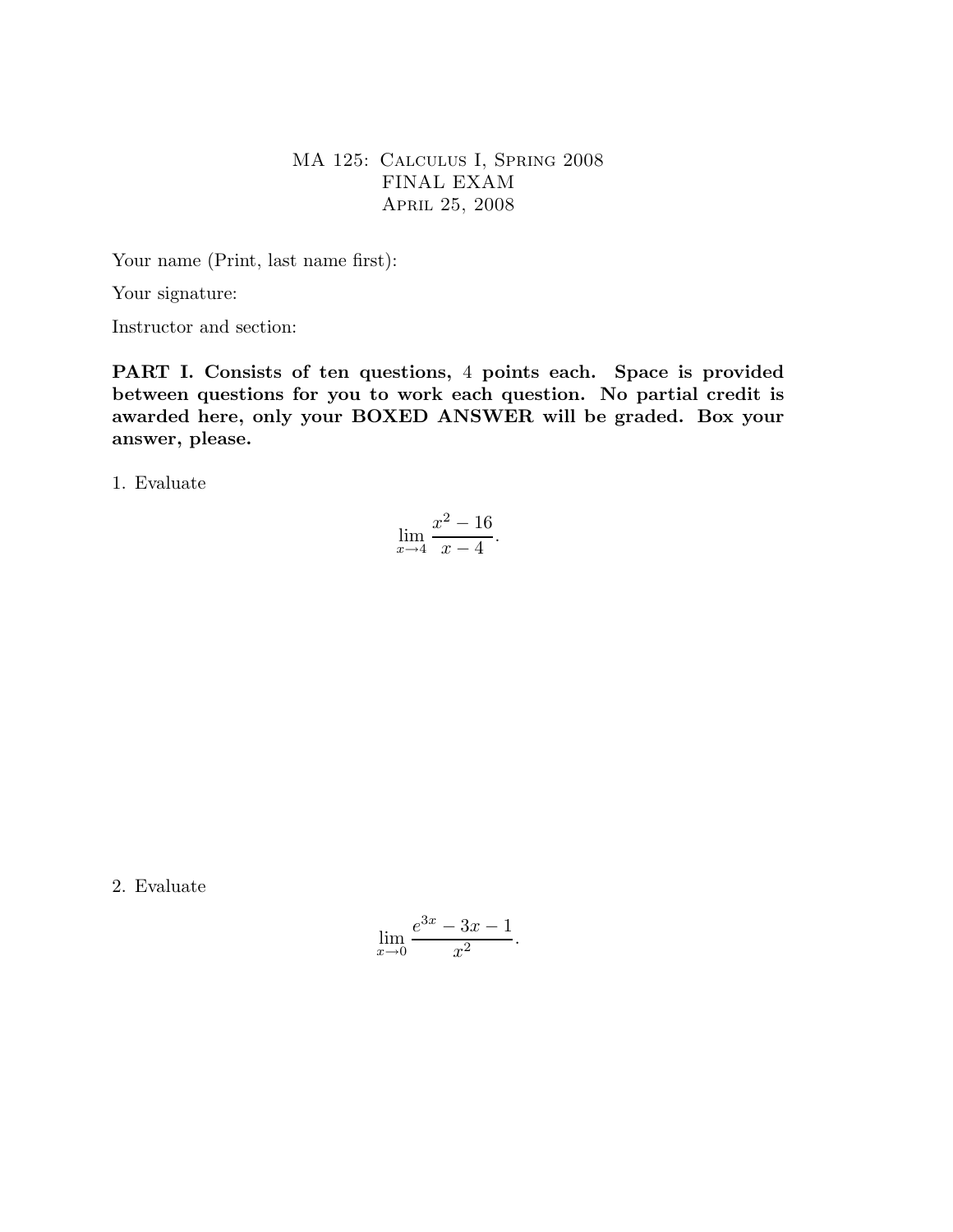3. For what numerical value of  $a$  is the function

$$
f(x) = \begin{cases} 2x^2 + 3a - 2 \text{ if } x \le 5\\ ax \text{ if } x > 5 \end{cases}
$$

continuous for all  $x$ ?

4. Find the value of x for which the curve  $y = 3x - 2\ln x$  has a horizontal tangent.

5. Find an equation of the tangent line to the curve  $y = x^2 - 2x$  at the point  $(3, 3)$ .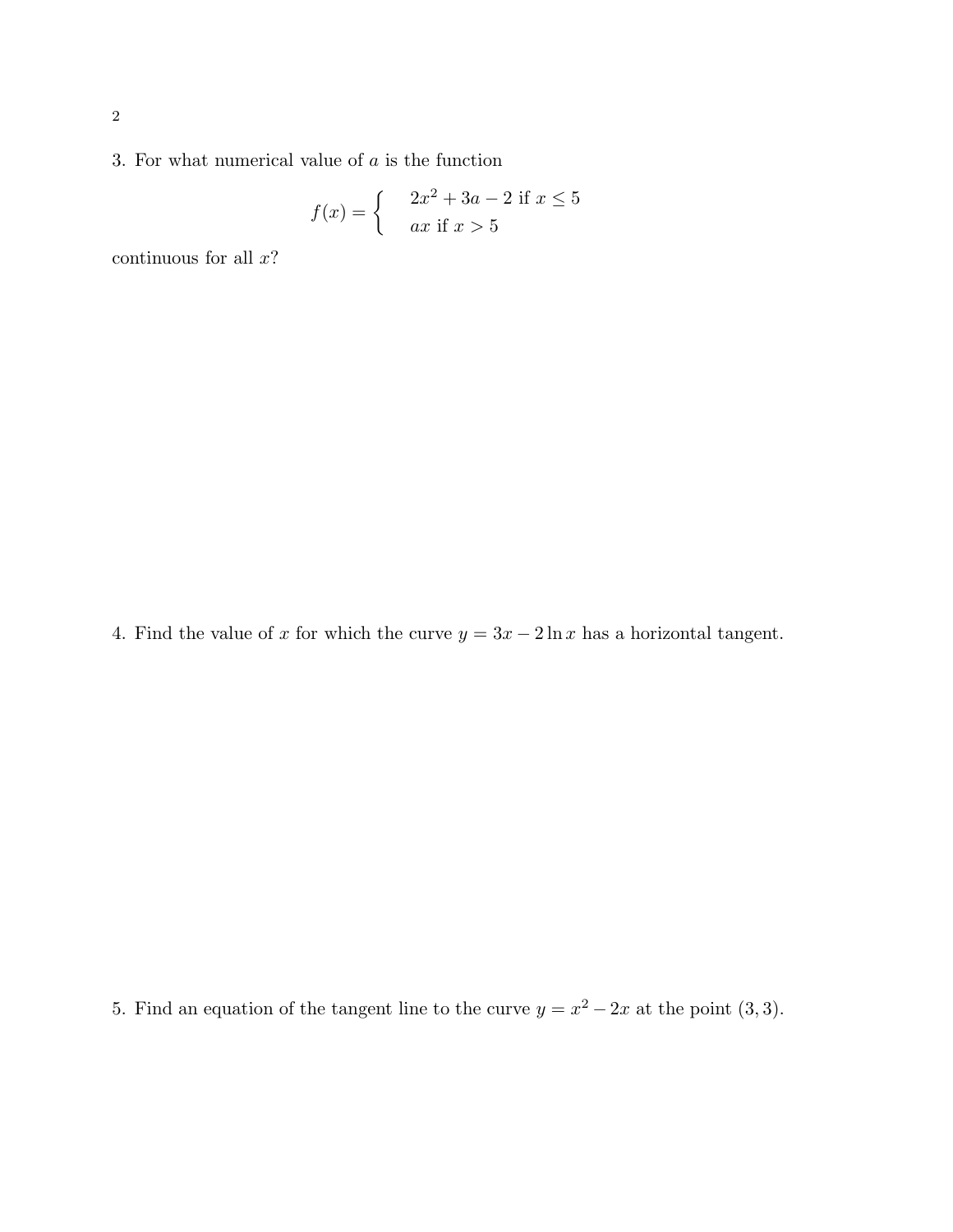6. Let  $h(x) = f(g(x))$ , where  $g'(2) = -2$ ,  $g(2) = 5$ , and  $f'(5) = 4$ . Find  $h'(2)$ .

7. Find all critical numbers of the function  $f(x) = x^{6/5} - 2x^{1/5}$ .

8. Find the open interval(s) on which the function  $f(x) = \frac{e^x}{x}$  $x + 2$ is increasing.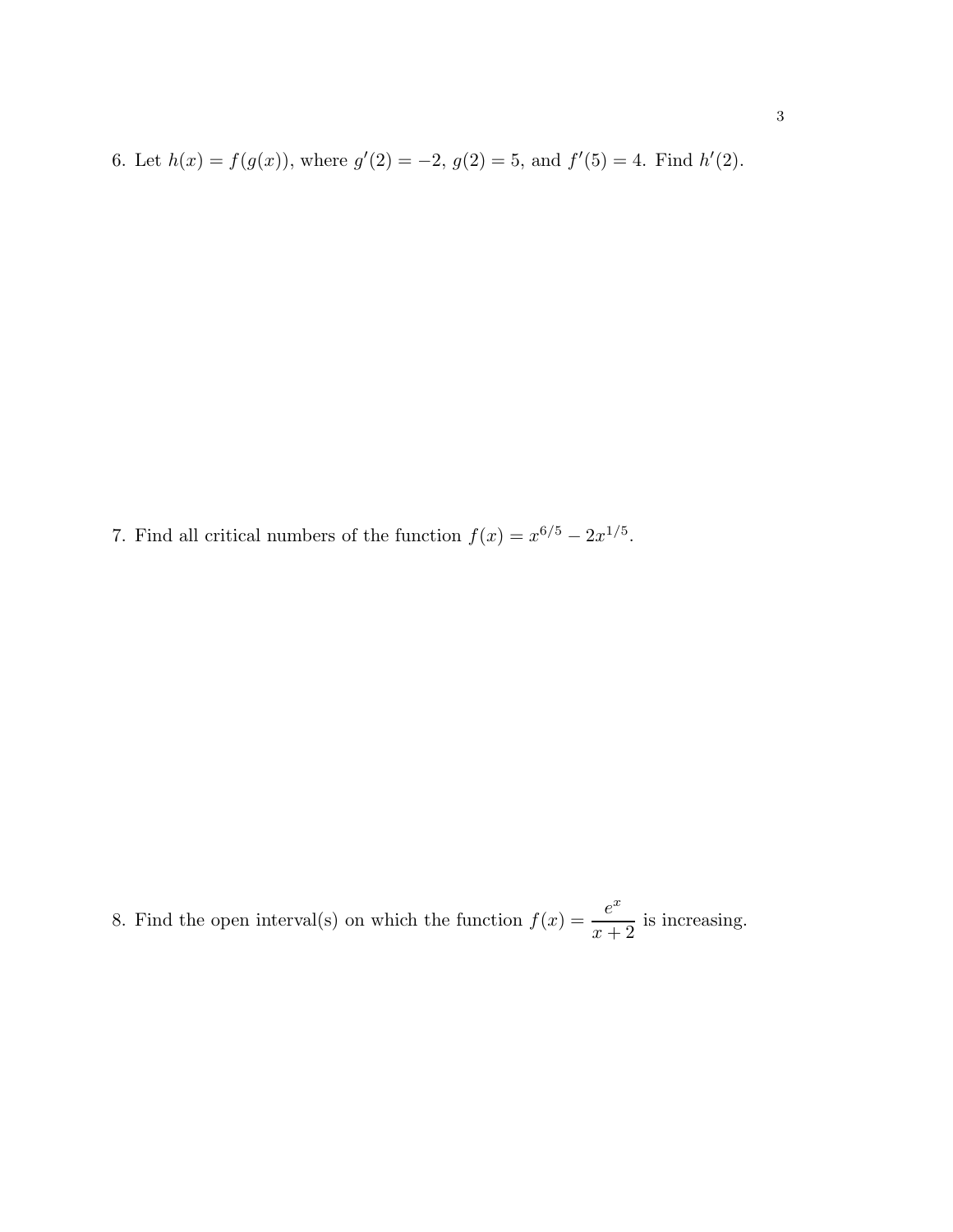9. Find all inflection points of the curve  $y = x^4 - 8x^2$ . (Be sure to give the x and y coordinates of each point.)

10. Find the most general antiderivative of the function  $f(x) = e^{-x} + \cos x +$ sec x tan x on the interval  $(-\pi/2, \pi/2)$ .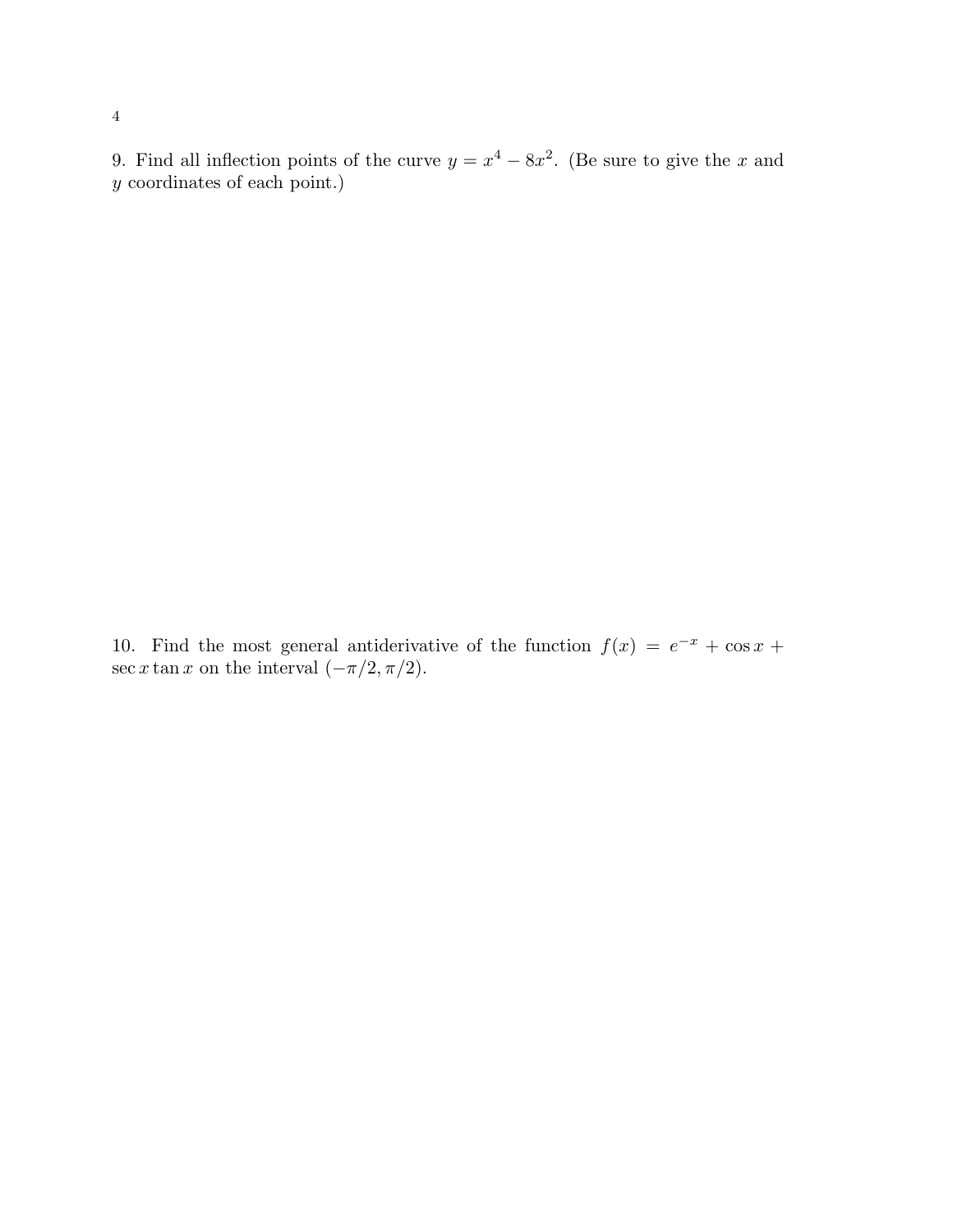PART II. Six partial credit problems, each for 10 points. You MUST show your relevant work on this part of the test to get full credit, that is, your solution MUST include enough detail to justify any conclusions you reach in answering the question. Partial credits MAY be awarded on Part II problems where they are warranted.

**Problem 1.** Consider the implicit equation  $5x^2 + 3xy + y^2 = 15$ .

(a) Use implicit differentiation to find  $y'$ .

(b) Is the curve  $5x^2 + 3xy + y^2 = 15$  rising or falling at the point  $(1, 2)$ ? (Justify your answer!)

(c) Find an equation of the tangent line to the curve  $5x^2 + 3xy + y^2 = 15$  at the point  $(1, 2)$ .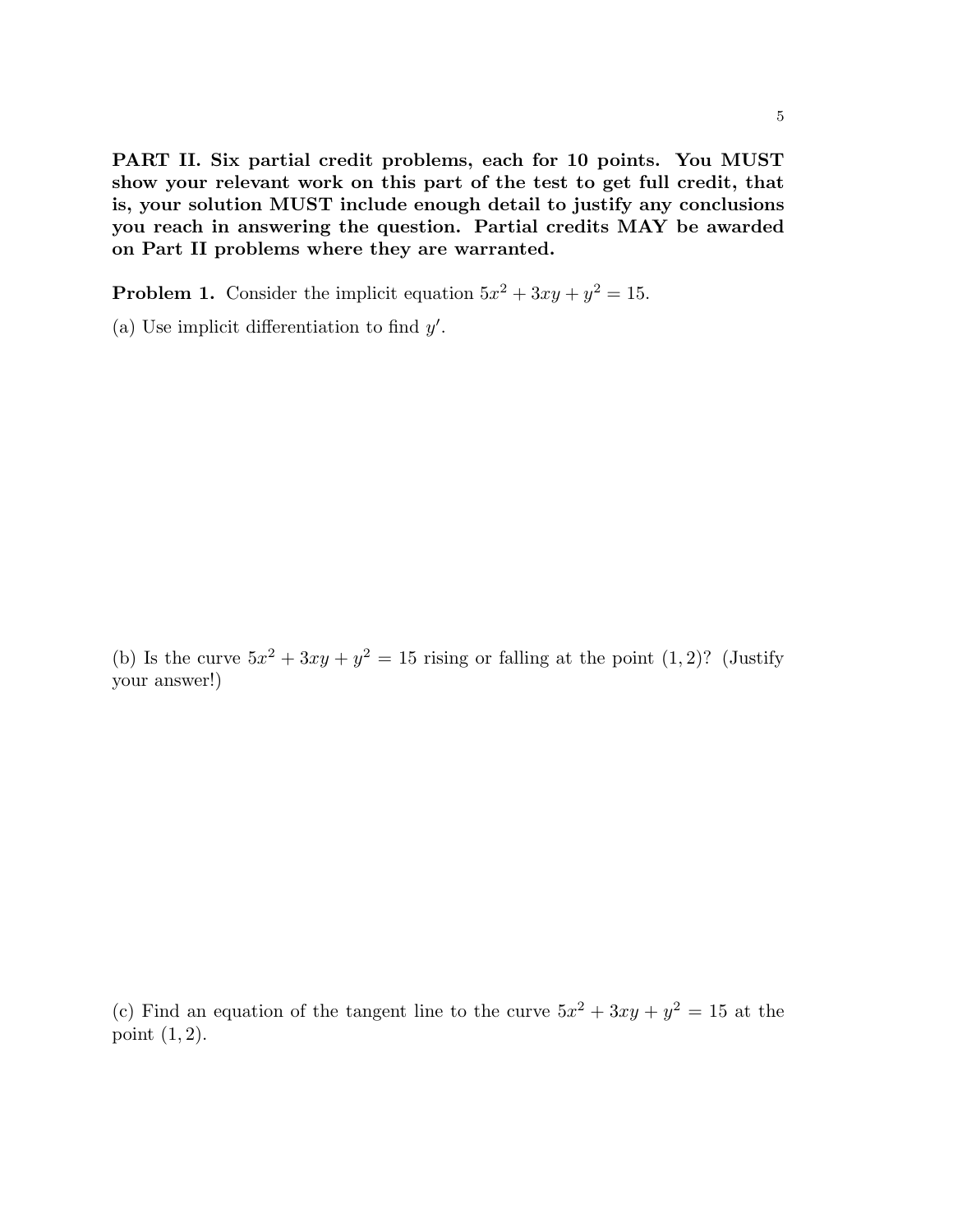**Problem 2.** Consider the function  $f(x) = x^3 - 3x + 2$ .

(a) Find each open interval on which  $f(x)$  is increasing, and each open interval on which  $f(x)$  is decreasing.

(b) Find all local maximum and minimum values of  $f$ , and the  $x$  coordinates where these values are attained.

(c) Find the open interval(s) where  $f$  is concave down, and the open interval(s) where it is concave up.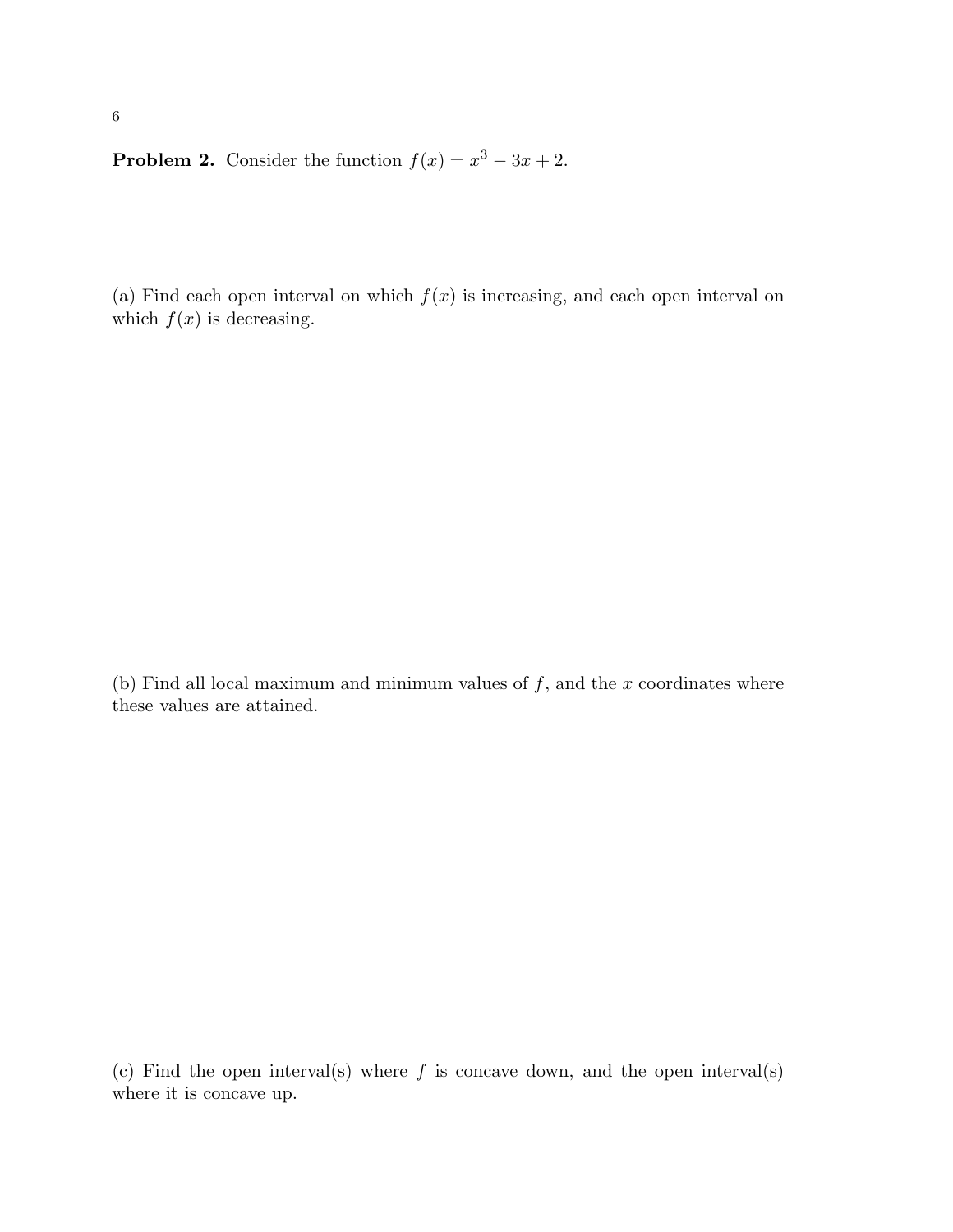(d) Find the inflection point on the curve  $y = f(x)$ . (Be sure to give the x and y coordinates!)

(e) Sketch the graph of  $y = x^3 - 3x + 2$ . (Clearly indicating on the graph the relevant items listed above.)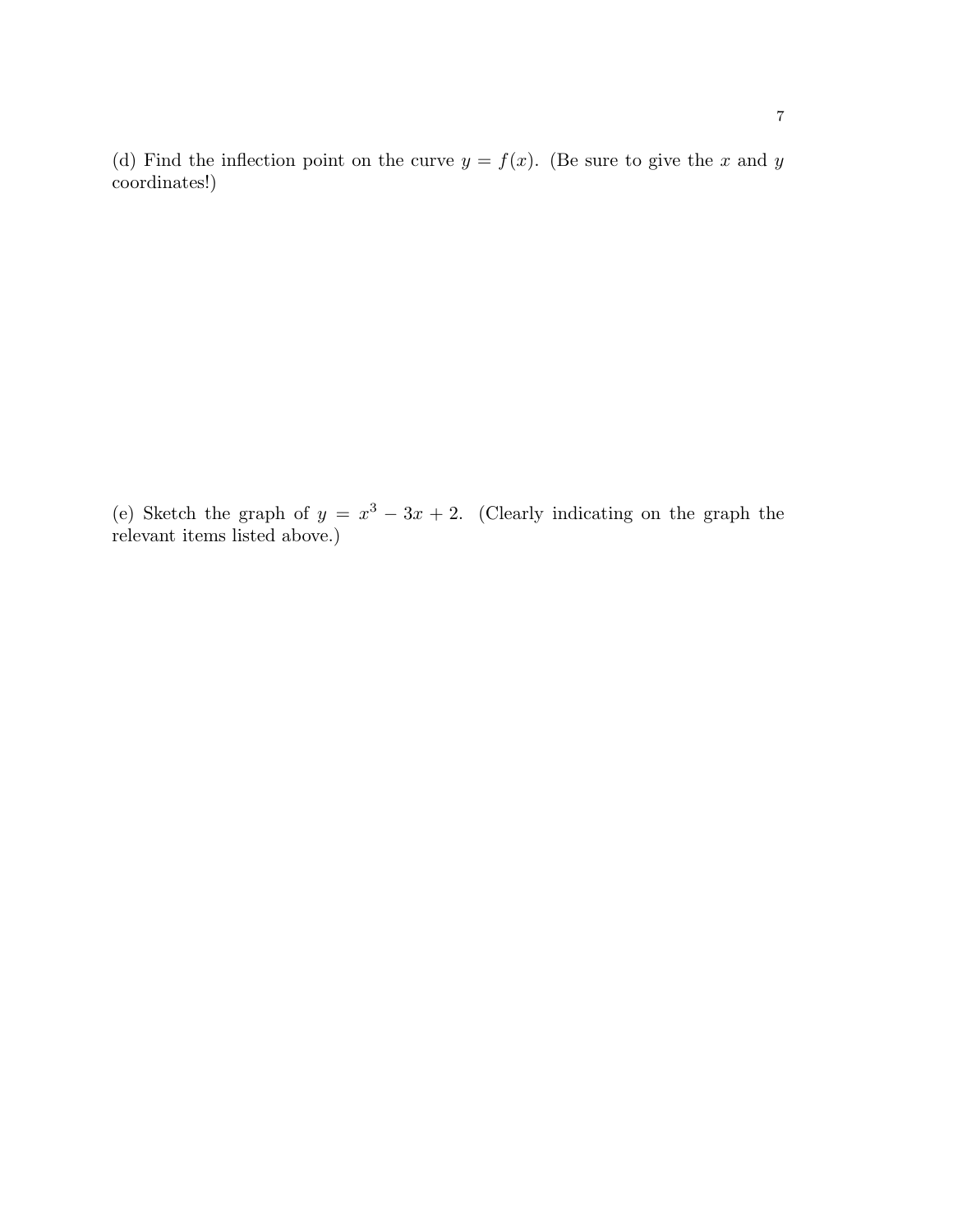**Problem 3.** Consider the function  $f(x) = \sqrt[6]{x}$ . (a) Find the linear approximation (linearization) of  $f(x)$  at  $a = 1$ .

(b) Use the above linearization to find an approximation of  $\sqrt[6]{1.1}$ .

(c) Another way to find an approximation of  $\sqrt[6]{1.1}$  is to use Newton's method to find a root of the equation  $x^6 - 1.1 = 0$ . Use Newton's method with initial approximation  $x_1 = 1$  to find  $x_2$ , the second approximation of the requested root.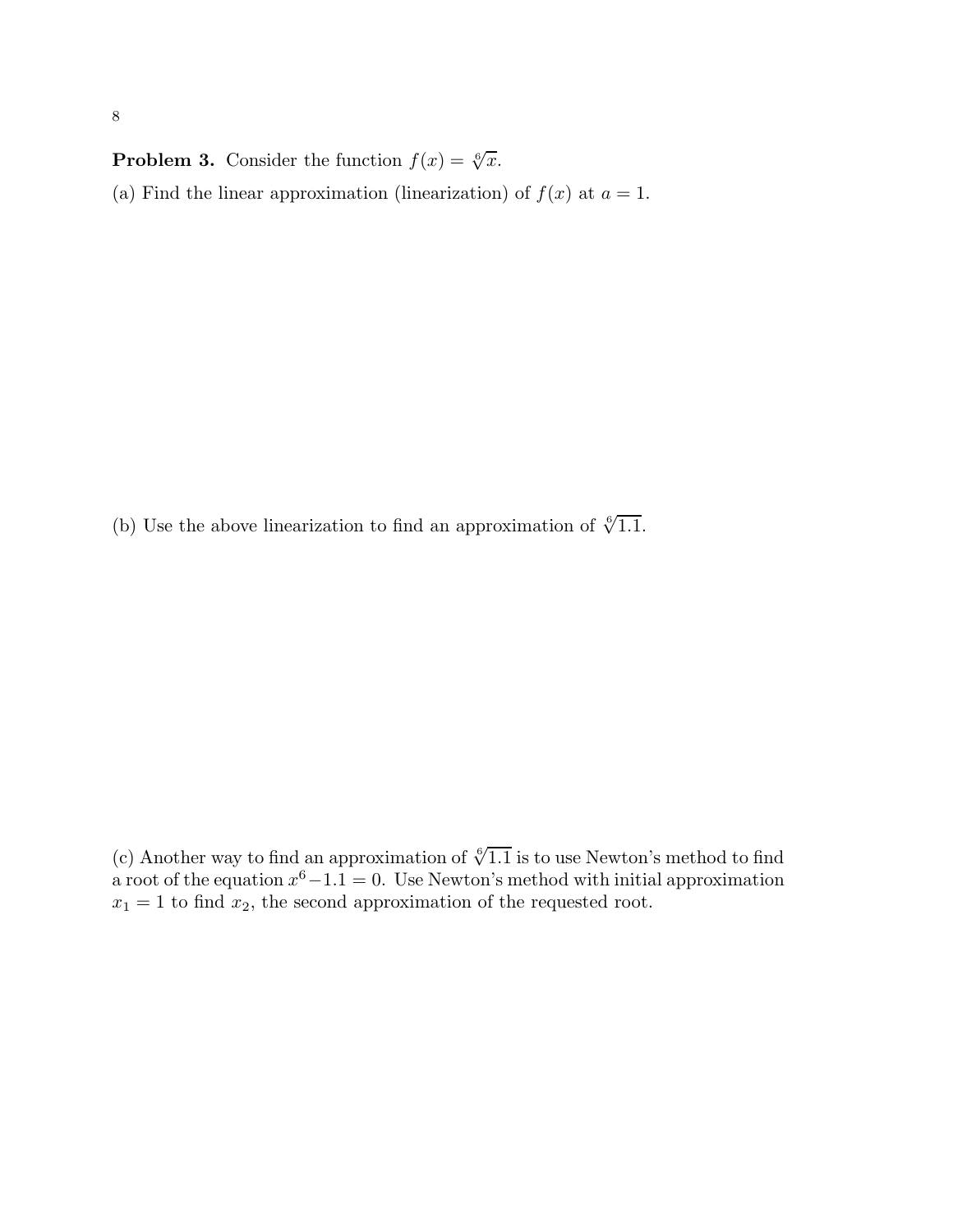**Problem 4.** A stone is thrown upward from the ground at time  $t = 0$ . It is known that its height (in feet) after t seconds is given by  $s(t) = 192t - 16t^2$ . Answer the following questions.

(a) Find the velocity  $v(t)$  after t seconds.

(b) Find the acceleration  $a(t)$  after t seconds.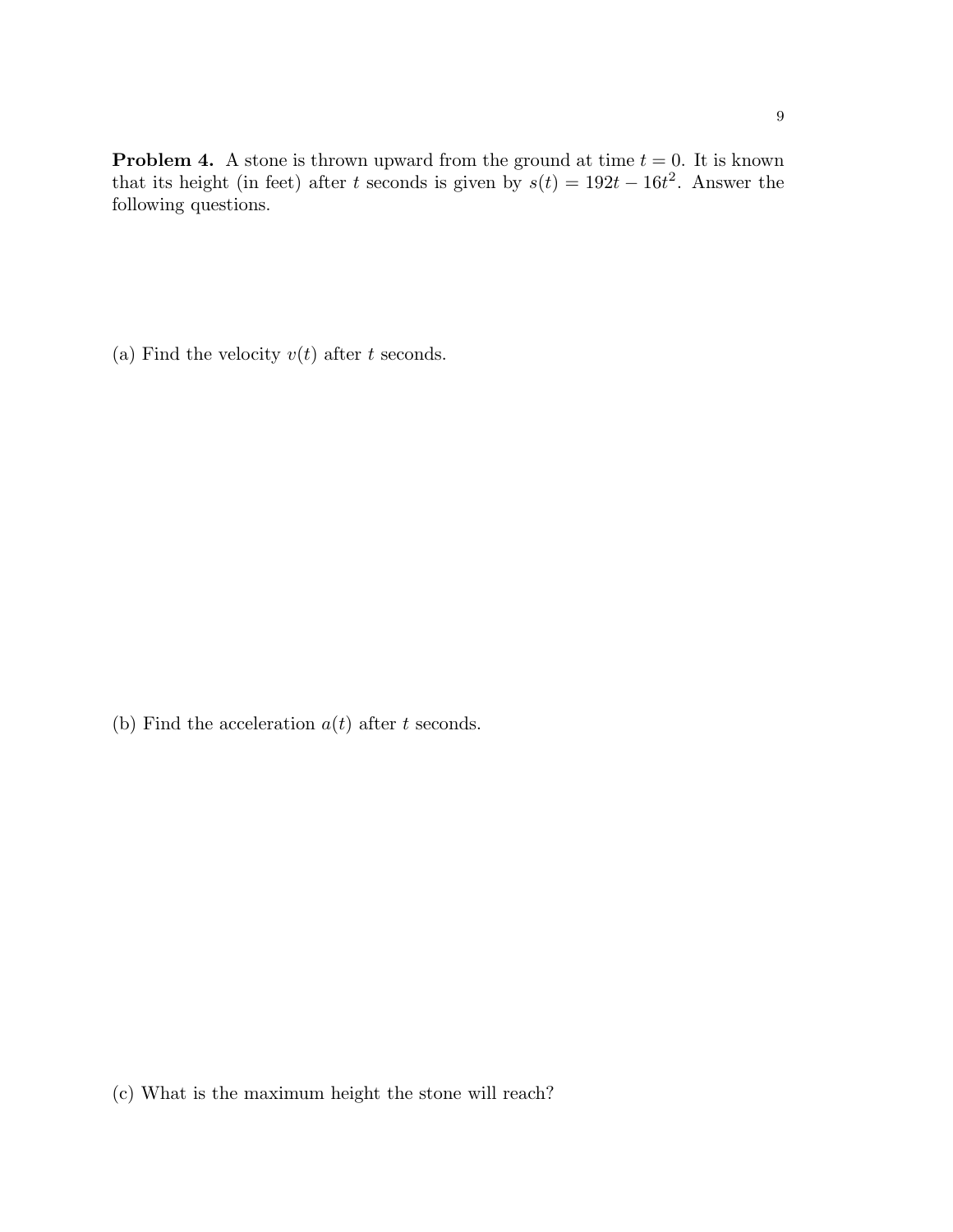(d) How many seconds will elapse before the stone strikes the ground again? Also, determine the impact velocity.

Problem 5. A farmer wants to fence off a rectangular field that borders a straight river (with no fancing along the river). The field is to have an area of 5,000  $m^2$ . What are the dimensions of the field that use the least amount of fencing?